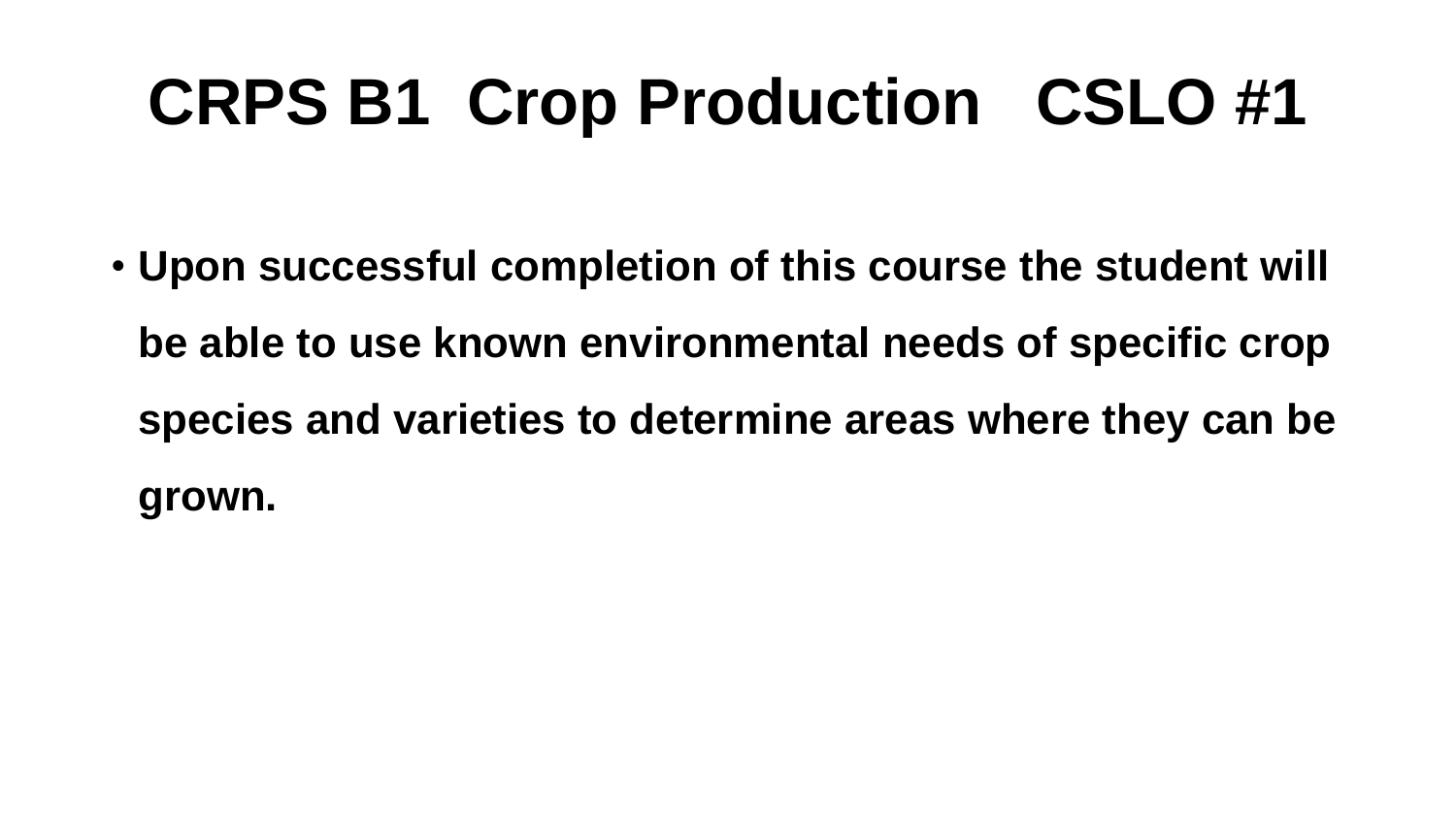## Plan

- Develop or determine the test questions or assignments related to SLO #1
- Calculate % correct for each student
- Calculate number of students that met or exceeded 70% score

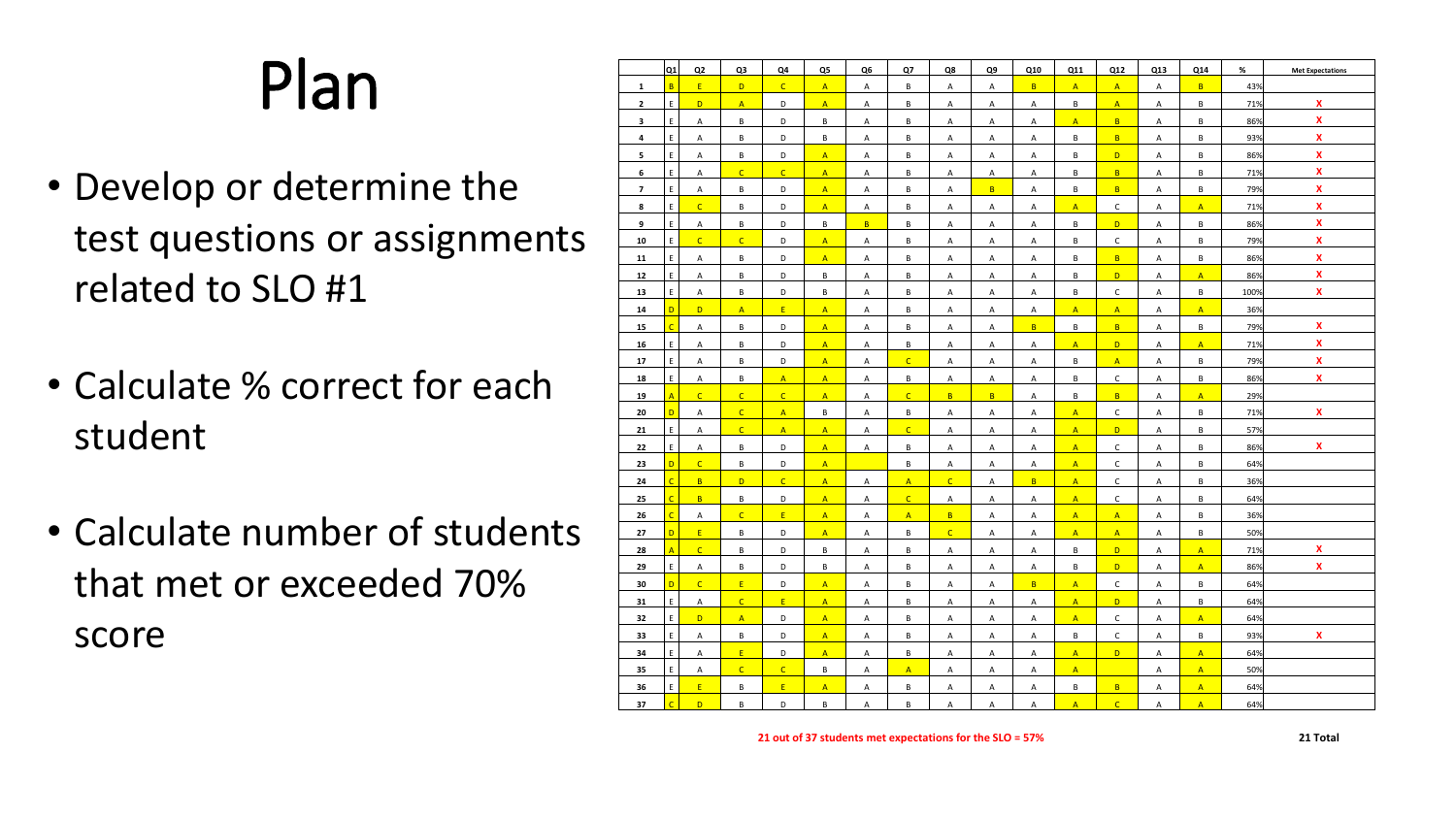#### **Assess CRPSB1 - Principles of Crop Production**

| <b>CSLO</b>                                                                                                                                                                                                                           | <b>SLO Performance</b> |                  |
|---------------------------------------------------------------------------------------------------------------------------------------------------------------------------------------------------------------------------------------|------------------------|------------------|
|                                                                                                                                                                                                                                       | <b>Expected</b>        | <b>Fall 2019</b> |
| 1. Upon successful completion of this course, the student will be able to use<br>known environmental needs of specific crop species and varieties to determine<br>areas where they can be grown.                                      | 70 %                   | 56.8%            |
| 2. Upon successful completion of this course, the student will be able to compare<br>and contrast different methods of soil preparation and seeding to select the most<br>appropriate method for a specific crop species and variety. | 70 %                   | 43.2 %           |
| 3. Upon successful completion of this course, the student will be able to compare<br>and contrast different methods of crop management to select the most<br>appropriate methods for a specific crop species and variety.             | 70 %                   | 78.4 %           |
| 4. Upon successful completion of this course, the student will be able to plan and<br>complete an agronomic field experiment.                                                                                                         | 70 %                   | 94.4 %           |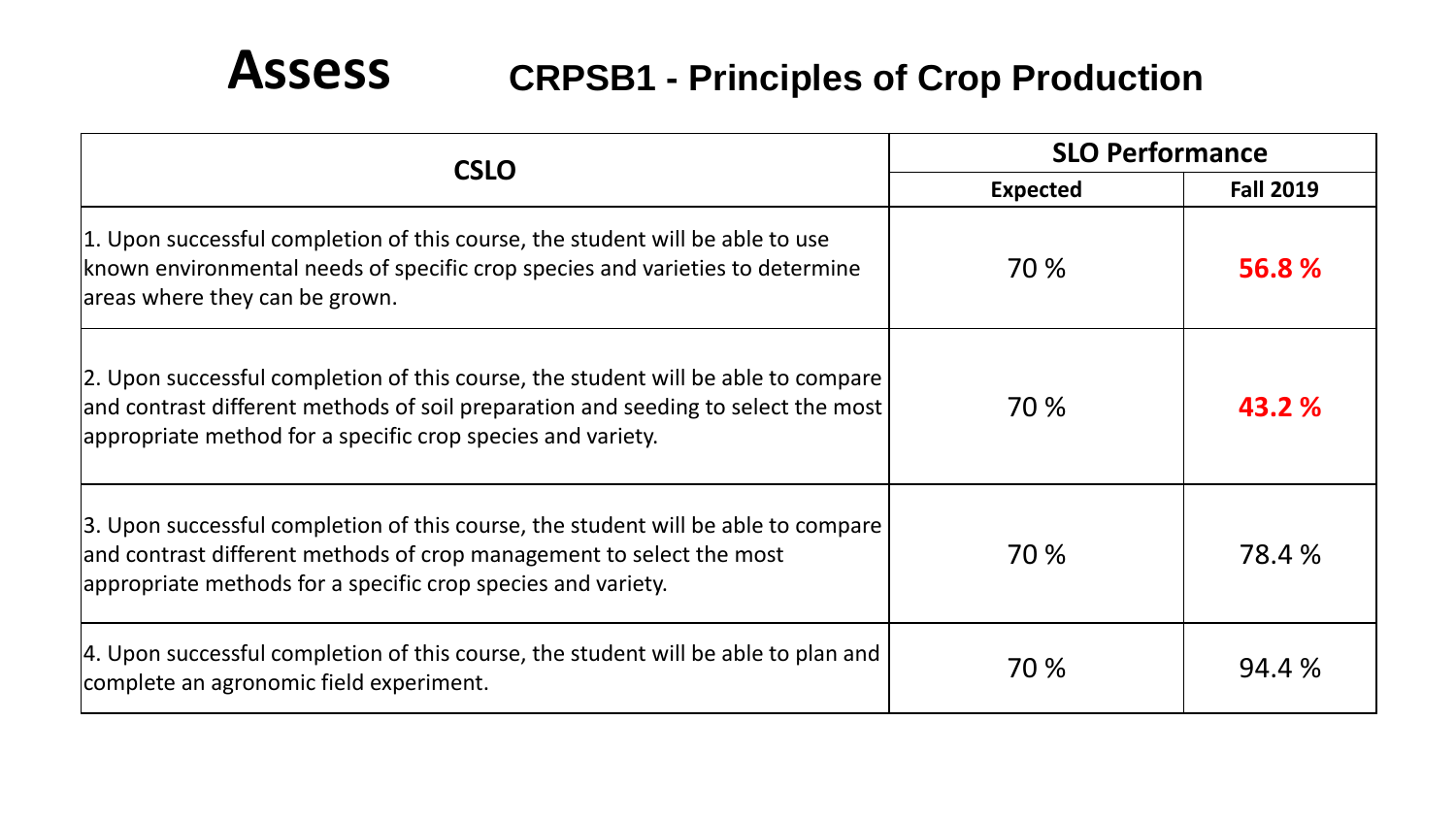# Reflect

- The number of SLOs for this course was reduced from eight in 2017 to four in 2019. A few of the 2017 SLOs were combined to make SLO #1 for this course.
- Only **57%** of the students met expectations for SLO #1, which is not much different than the results of the combined SLOs from 2017.
- Unlike in 2017, there is now ample course content related to this new combined SLO.
- After looking at specific test questions related to this SLO that had low performance levels (slide 2), it could be possible that those questions are poorly written and ambiguous.